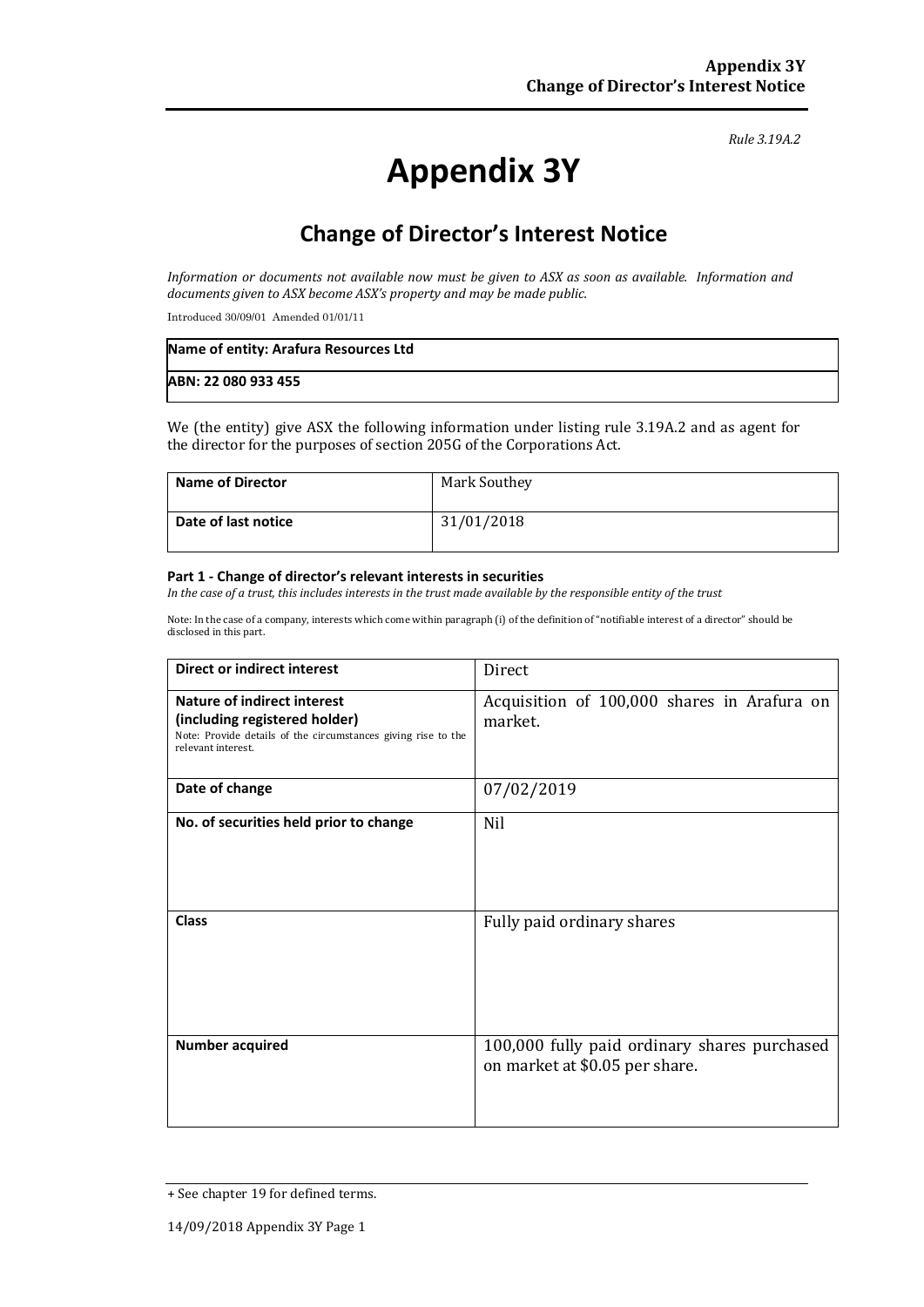| <b>Number disposed</b>                                                                                                                                                     | Nil                                |
|----------------------------------------------------------------------------------------------------------------------------------------------------------------------------|------------------------------------|
| <b>Value/Consideration</b><br>Note: If consideration is non-cash, provide details and<br>estimated valuation                                                               | \$5,000                            |
| No. of securities held after change                                                                                                                                        | 100,000 fully paid ordinary shares |
|                                                                                                                                                                            |                                    |
|                                                                                                                                                                            |                                    |
|                                                                                                                                                                            |                                    |
|                                                                                                                                                                            |                                    |
| Nature of change<br>Example: on-market trade, off-market trade, exercise of<br>options, issue of securities under dividend reinvestment plan,<br>participation in buy-back | On market purchase.                |

### **Part 2 – Change of director's interests in contracts**

Note: In the case of a company, interests which come within paragraph (ii) of the definition of "notifiable interest of a director" should be disclosed in this part.

| <b>Detail of contract</b>                                                                                                                                                      | N/A |
|--------------------------------------------------------------------------------------------------------------------------------------------------------------------------------|-----|
| <b>Nature of interest</b>                                                                                                                                                      | N/A |
| Name of registered holder<br>(if issued securities)                                                                                                                            | N/A |
| Date of change                                                                                                                                                                 | N/A |
| No. and class of securities to<br>which interest related prior to<br>change<br>Note: Details are only required for a contract in<br>relation to which the interest has changed | N/A |
| Interest acquired                                                                                                                                                              | N/A |
| Interest disposed                                                                                                                                                              | N/A |
| <b>Value/Consideration</b><br>Note: If consideration is non-cash, provide details and<br>an estimated valuation                                                                | N/A |
| Interest after change                                                                                                                                                          | N/A |

## **Part 3 –** +**Closed period**

| Were the interests in the securities or contracts detailed   No |  |
|-----------------------------------------------------------------|--|
| above traded during a $^+$ closed period where prior written    |  |
| clearance was required?                                         |  |

<sup>+</sup> See chapter 19 for defined terms.